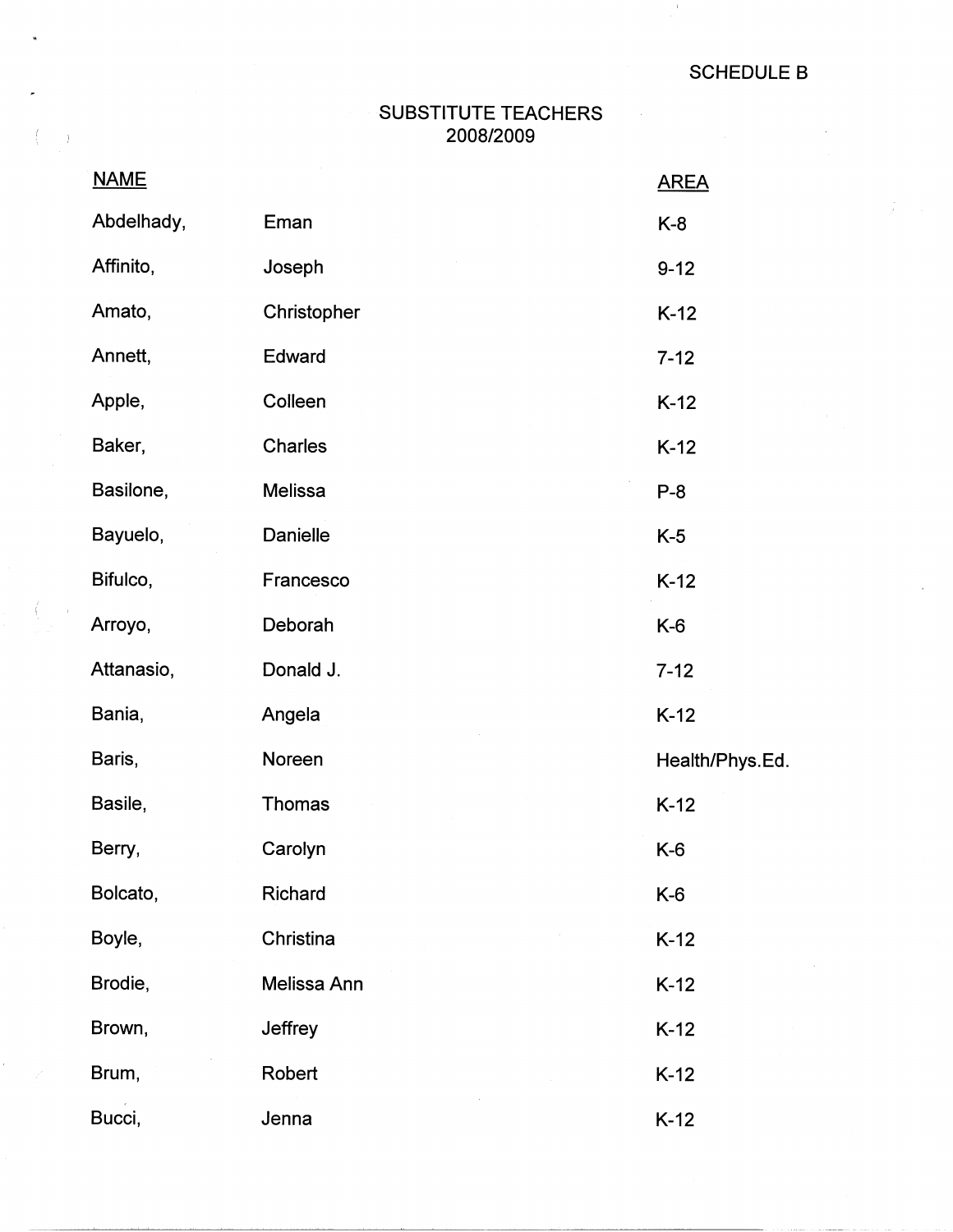|   | Buckley,     | <b>Tracy</b>      | $K-12$              |
|---|--------------|-------------------|---------------------|
|   | Butler,      | Gregory           | $K-12$              |
|   | Caithness,   | David             | $K-12$              |
|   | Calicchio,   | Michele           | $P-12$              |
|   | Campos,      | Walden            | $7 - 12$            |
|   | Cappetta,    | Alan              | $K-12$              |
|   | Caprio,      | Crysta            | K-6                 |
|   | Card,        | Aurilla           | $K-12$              |
|   | Carnovale,   | Marianna          | $K-6$               |
|   | Carter,      | Carter L.         | $K-12$              |
|   | Casey,       | Daniel            | $7 - 12$            |
|   | Chaffee Jr., | James             | $K-12$              |
| ť | Chatterjee,  | Sanghamitra       | $K-5$               |
|   | Chesney,     | Jessica           | $K-12$              |
|   | Cioffi,      | Joseph            | $7 - 12$            |
|   | Cleffi,      | Yolanda           | $K-5$               |
|   | Comune,      | Frank             | $K-8$               |
|   | Complitano,  | Jodi              | $K-5$               |
|   | Contella,    | Filomena          | <b>School Nurse</b> |
|   | Coppola,     | Michael           | $K-12$              |
|   | Corsi,       | <b>Tina Marie</b> | $K-12$              |
|   | Cortese,     | Jelsia            | $K-6$               |
|   | Courain,     | John              | $K-12$              |
|   | Cucuzza,     | Patrice           | $K-12$              |
|   | Daidone,     | Julie             | <b>School Nurse</b> |

 $\sim 10^{10}$  km s  $^{-1}$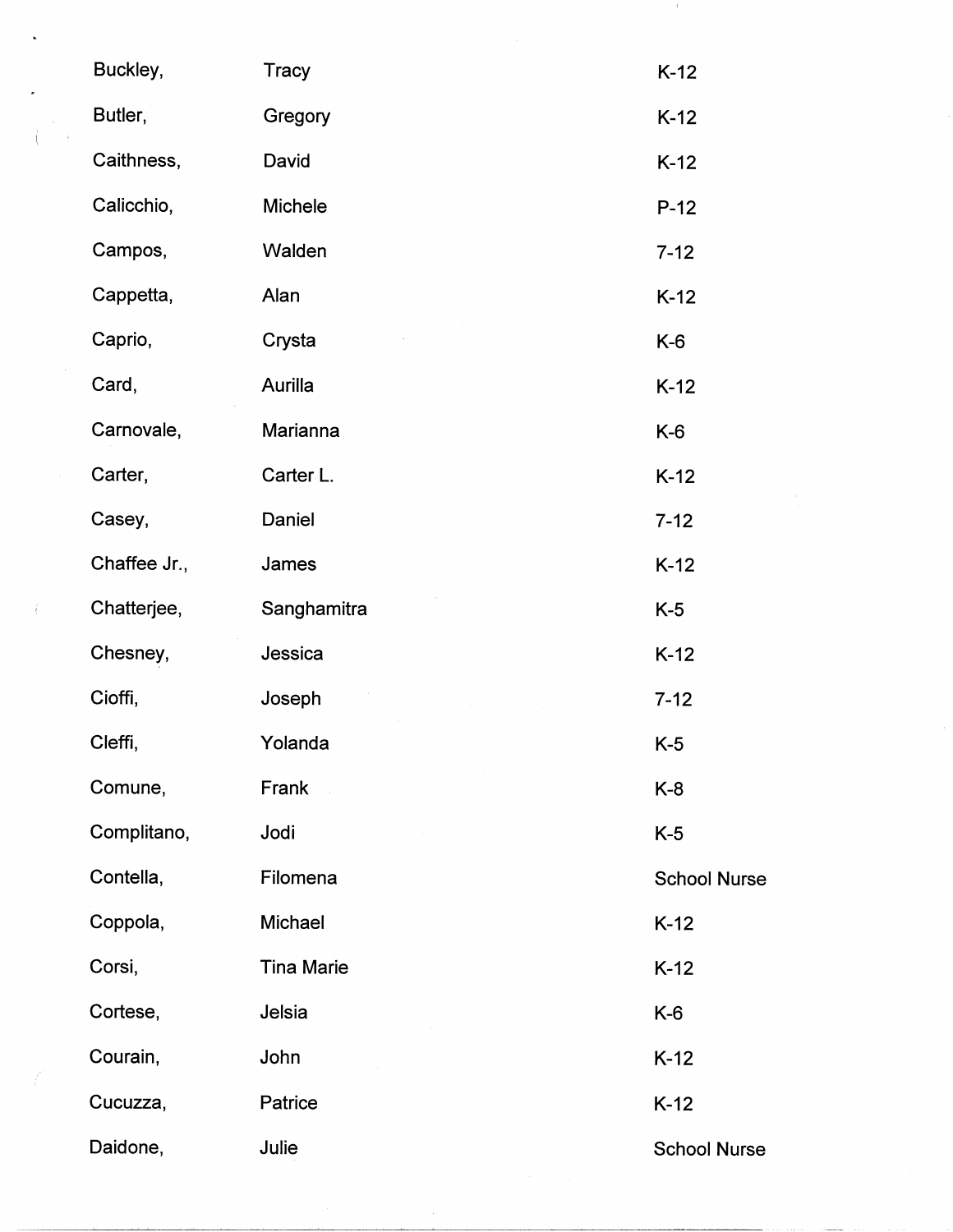| DeAmorin,    | Michelle         | $K-12$         |
|--------------|------------------|----------------|
| DeBello,     | Louis            | $K-8$          |
| DeSimone,    | Cheryl           | $K-12$         |
| DeWald,      | Joshua           | $K-12$         |
| DiMaggio,    | Angela           | $7 - 12$       |
| DiNapoli,    | <b>Neal</b>      | 7-12 Soc.Stud. |
| Dinan Jr.,   | John             | $K-12$         |
| DiRenzi,     | Gina             | $K-12$         |
| DiToro,      | Robert           | $K-6$          |
| Donadio,     | Jennifer         | $7 - 12$       |
| Dowse,       | MaryLou          | Administration |
| Dunn,        | Sheila           | $K-12$         |
| Dunphy,      | Kevin            | K-8            |
| Esposito,    | <b>Teressa</b>   | $K-8$          |
| Falco,       | Michael          | $K-12$         |
| Falduti,     | John             | $9 - 12$       |
| Felton,      | Raven            | $K-12$         |
| Ferrara,     | Kerry            | $7 - 12$       |
| Ferraioli,   | Jennifer         | $K-6$          |
| Fischer,     | <b>Michelina</b> | $K-6$          |
| Fischetti,   | Anthony          | $K-12$         |
| Fitzpatrick, | Maryann          | $K-12$         |
| Fochesato,   | Frank            | $K-12$         |
| Fowles,      | Andrea           | $K-5$          |

 $\frac{2}{\lambda_{\rm c}}$ 

 $\mathcal{L}(\mathcal{L})$ 

 $\label{eq:2.1} \mathcal{L}_{\text{max}}(\mathbf{y},\mathbf{y}) = \mathcal{L}_{\text{max}}(\mathbf{y},\mathbf{y}) = \mathcal{L}_{\text{max}}(\mathbf{y},\mathbf{y})$ 

 $\mathcal{L}_{\mathcal{A}}$ 

 $\frac{1}{\sqrt{2}}\sum_{i=1}^{n} \frac{1}{\sqrt{2}}\left(\frac{1}{\sqrt{2}}\right)^2\left(\frac{1}{\sqrt{2}}\right)^2$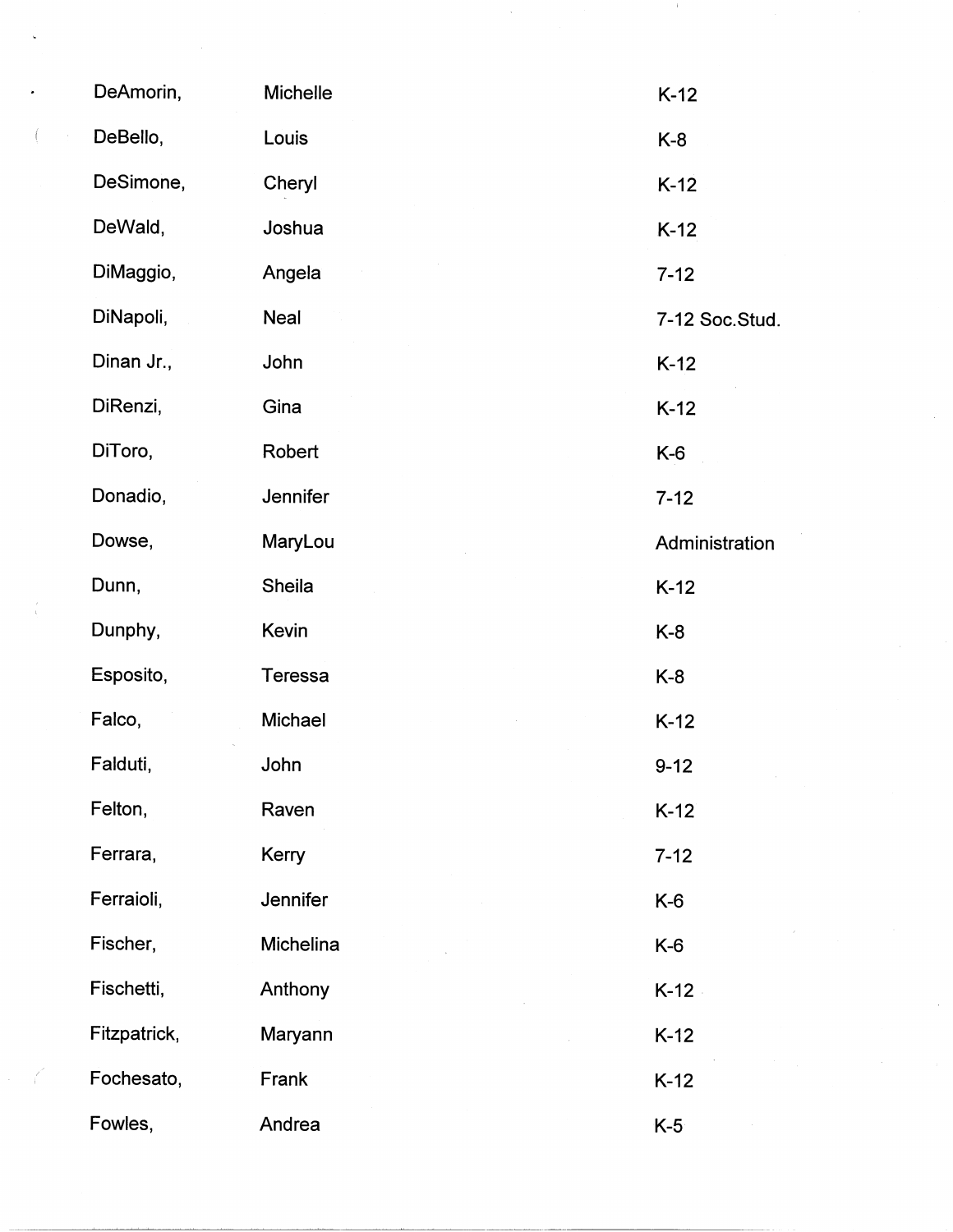| Francis,              | Melissa         | $K-5$                |
|-----------------------|-----------------|----------------------|
| Frannicola,           | Robert          | $K-12$               |
| Frazza,               | April           | $K-12$               |
| Freda,                | <b>Nicholas</b> | $K-12$               |
| Gaydos,               | William J.      | $K-6$                |
| Geltrude,             | <b>Stacy</b>    | <b>School Nurse</b>  |
| Gencarelli,           | Joseph          | $7 - 12$             |
| Generelli,            | Marianne        | $K-12$               |
| Gilroy,               | Linda           | $1-6$                |
| Gonzalez,             | Pauline         | $K-6$                |
| Graham,               | Jamie           | $K-6$                |
| Griesbach,            | Emily           | $K-12$               |
| Gurney,               | Carol           | Kdg.                 |
| Hanly,                | Michael         | $K-12$               |
| Hardin,               | Judith          | 7-8 English          |
| Hauer,                | Ashley          | $K-12$               |
| Hegazy-Mohamed, Nadia |                 | <b>School Nurse</b>  |
| Helm,                 | Christian       | $K-12$               |
| Hirsch,               | <b>Barbara</b>  | Homebound            |
| Hogan,                | Christine       | $K-8$                |
| Hunton,               | Melissa Ann     | $K-6$                |
| lannucci,             | Erica           | $K-12$               |
| Irene,                | Angela          | <b>P-8 &amp; ESL</b> |
| Irene,                | Maria           | $K-12$               |
| Jani,                 | Nalini          | $K-12$               |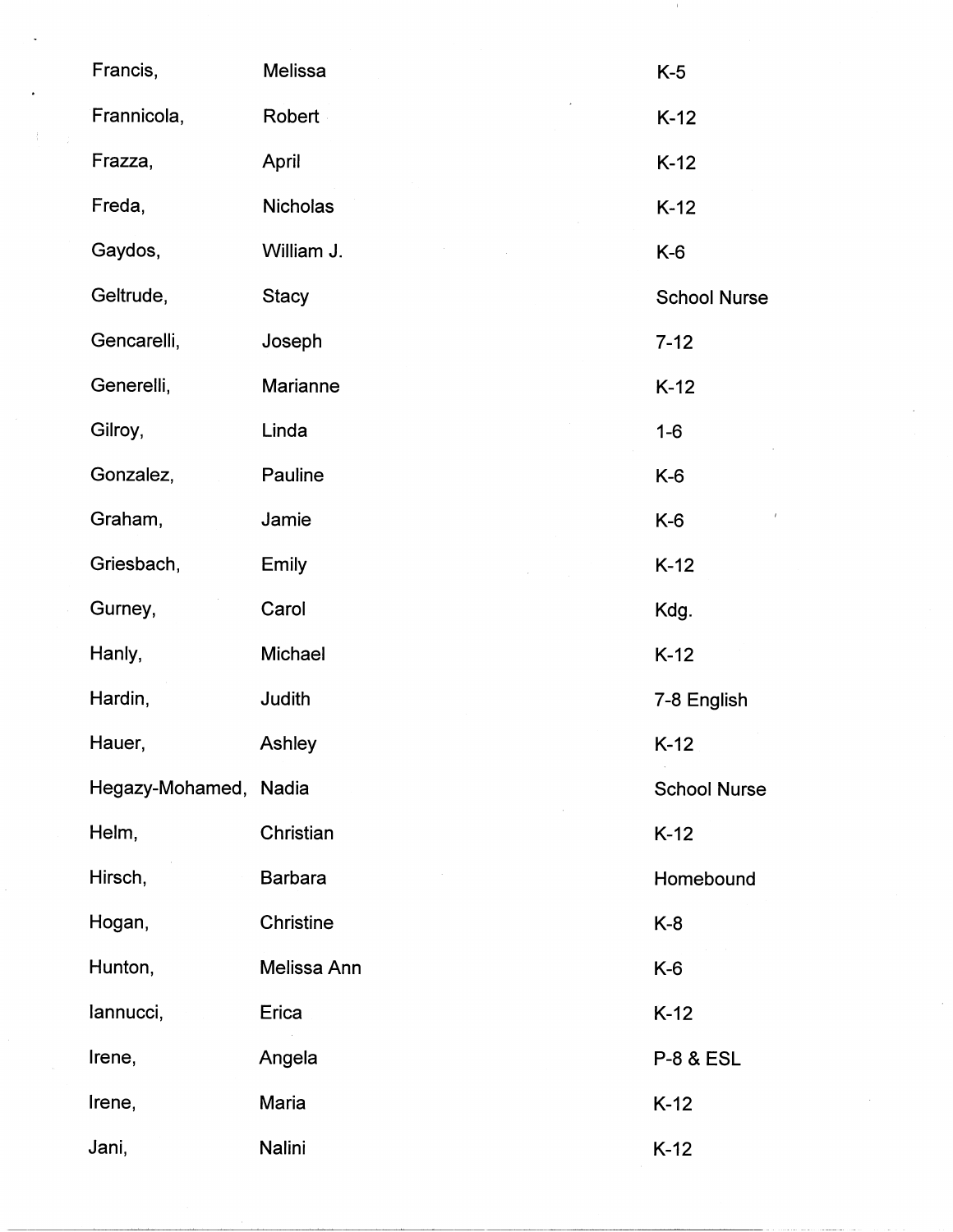| Johnson,  | Lynn            | $K-6$               |
|-----------|-----------------|---------------------|
| Keseling, | Sharon          | <b>School Nurse</b> |
| Klein,    | Donny           | $K-12$              |
| Kline,    | Gail            | $7 - 12$            |
| Kutzleb,  | <b>Brian</b>    | $K-12$              |
| LaConte,  | Daria           | $K-12$              |
| La-Mui,   | Mei Linh        | $K-12$              |
| Laney,    | Catherine       | $K-12$              |
| Lazar,    | Ilana           | $K-12$              |
| Lehansky, | Leah            | $K-12$              |
| Lemma,    | Linda           | $K-12$              |
| Lindsay,  | Samantha        | $K-12$              |
|           |                 |                     |
| Liu,      | Joseph          | 7-12 Math./Sci.     |
| Locascio, | Amelia          | $K-6$               |
| Lohman,   | <b>Brittany</b> | $K-12$              |
| Lovejoy,  | Larissa         | $K-12$              |
| Luzzi,    | Anthony         | $K-12$              |
| Magrini,  | Paul            | $9 - 12$            |
| Mainiero, | Louis           | $K-12$              |
| Marra,    | Angelica        | Special Ed.         |
| Martin,   | <b>Jeffrey</b>  | $K-12$              |
| Martinez, | <b>Maureen</b>  | $K-4$               |
| Mayer,    | Katy C.         | $K-12$              |

 $\hat{\boldsymbol{\theta}}$ 

 $\sim 10$ 

 $\label{eq:2} \frac{1}{\sqrt{2}}\left(\frac{1}{\sqrt{2}}\right)^{2} \left(\frac{1}{\sqrt{2}}\right)^{2} \left(\frac{1}{\sqrt{2}}\right)^{2} \left(\frac{1}{\sqrt{2}}\right)^{2}$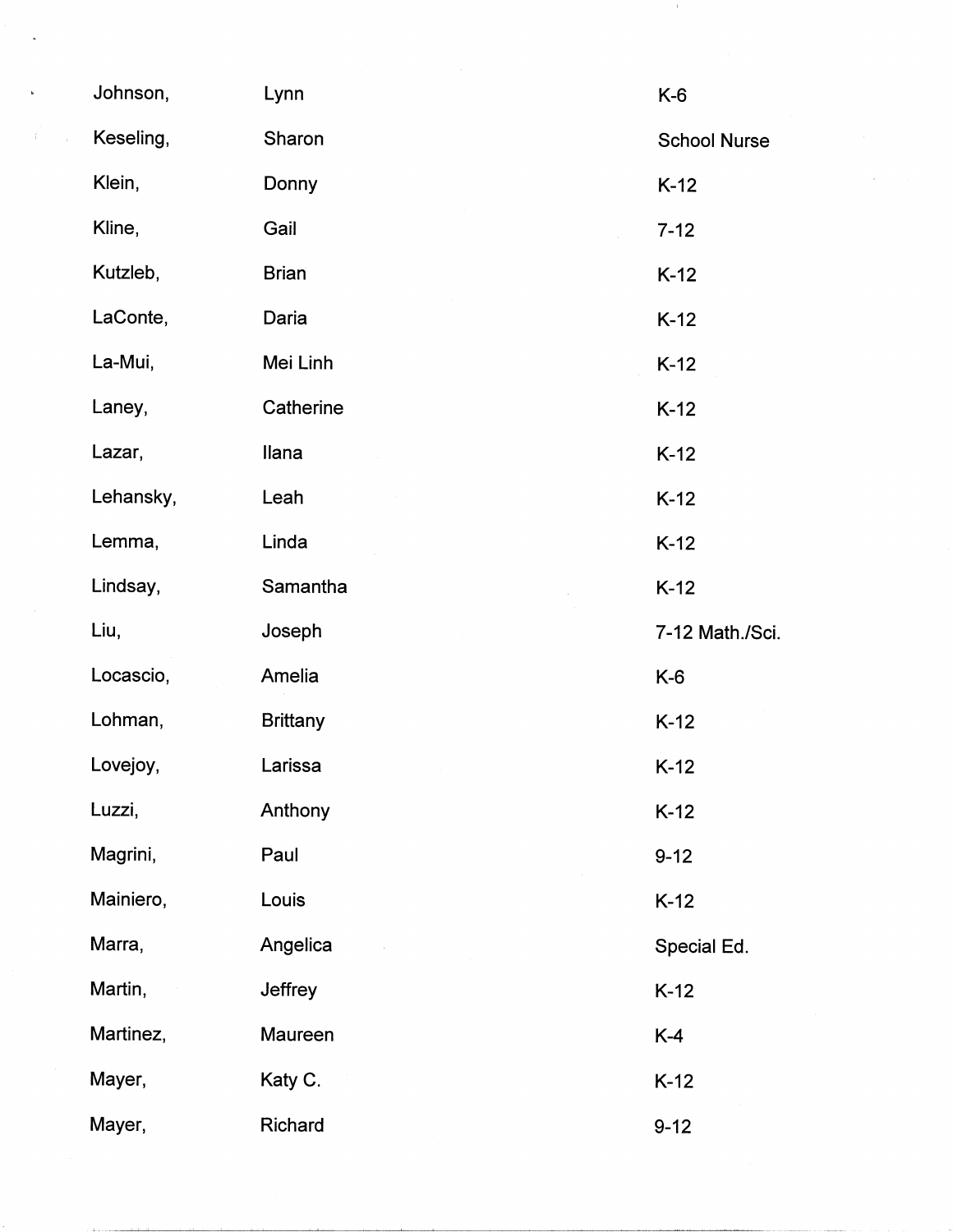| McBride,        | Megan          | $K-12$          |
|-----------------|----------------|-----------------|
| McIntyre,       | Judith         | 7-12 Soc. Stud. |
| Meola,          | Danielle       | $K-12$          |
| Michels,        | Deborah        | $K-12$          |
| Merkin,         | Jennifer       | $K-12$          |
| Miller,         | Carol          | $K-12$          |
| Mosior,         | Lauren         | $K-12$          |
| Nat,            | Amanda         | $K-12$          |
| Ohtaka,         | Keiko          | Speech/Lang.    |
| Orsini-Gunthel, | <b>Noelle</b>  | $K-12$          |
| Palermo,        | Anthony        | $K-12$          |
| Paschal,        | <b>Bernice</b> | $\overline{2}$  |
| Pasquarosa,     | Marlena        | $K-5$           |
| Patrick,        | Kurt           | $K-12$          |
| Phillips,       | <b>Bruce</b>   | K-12 Music      |
| Ponzoni-Shedd,  | Karen.         | $K-6$           |
| Pula,           | Maria          | $K-12$          |
| Radyuk,         | Tamara         | $K-6$           |
| Ragosta,        | Salvatore      | $K-12$          |
| Reidy,          | Julie Ann      | $K-6$           |
| Renzulli,       | Lisa           | $K-12$          |
| Rogers,         | Diane          | $K-12$          |
| Rose,           | Cynthia        | Homebound       |
| Ruffo,          | Stephanie      | $K-12$          |
| Russomanno,     | Donna          | $K-12$          |

 $\sim 4$  .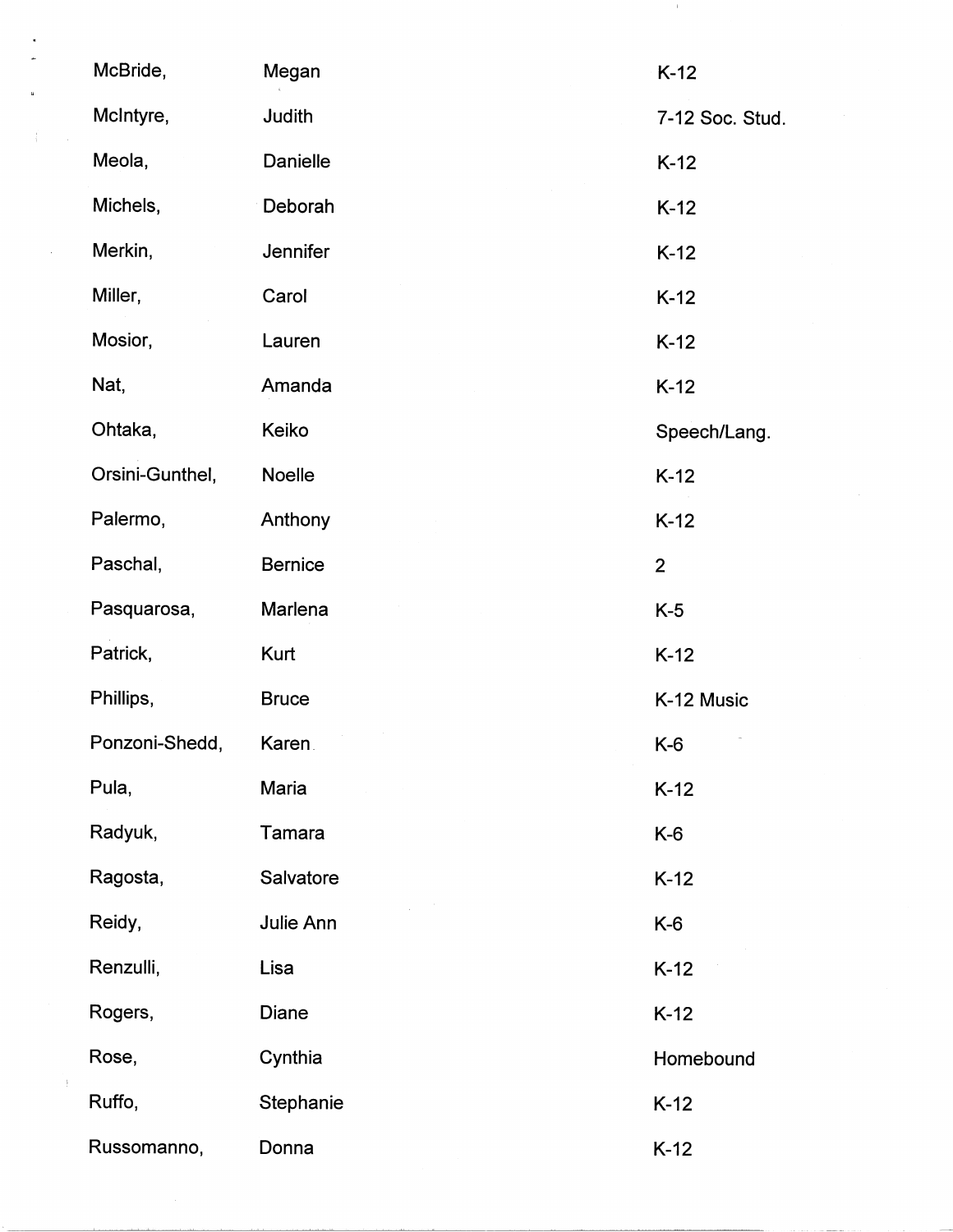| Sains,         | Camille         | $K-12$              |
|----------------|-----------------|---------------------|
| Salas,         | Linda           | <b>School Nurse</b> |
| Sanabria,      | Elizabeth       | $K-12$              |
| Santeramo,     | Mark            | 7-12 Soc.Stud.      |
| Scherrer,      | Catherine       | $K-6$               |
| Schmanko,      | Mark            | $K-12$              |
| Schmidig,      | Ernie           | $K-12$              |
| Schop,         | Deborah         | $K-6$               |
| Sellari,       | Donald          | $K-12$              |
| Simone,        | Nicole          | $K-12$              |
| Smith,         | Diana           | $K-5$               |
| Stachowicz,    | Laurie          | $K-6$               |
| Starrick,      | Stephen         | $9 - 12$            |
| Straface,      | <b>Domenick</b> | $K-12$              |
| Swartz,        | Kristen         | $K-12$              |
| Tahoun,        | Ibtisam         | $K-12$              |
| Tarczynski,    | Patricia        | <b>School Nurse</b> |
| Tarrant,       | Maryanne        | $P-6$               |
| Thomas,        | Colette         | $K-8$               |
| Tuohey,        | Kevin           | Phys.Ed./Health     |
| Vendola,       | Vanessa         | $K-8$               |
| Vicchiariello, | Vincent         | $K-12$              |
| Viola,         | Patricia        | $K-5$               |
| Vitillo,       | Rebecca A.      | $K-12$              |

 $\frac{1}{2}$ 

 $\frac{1}{2}$ 

 $\sim 3$  .